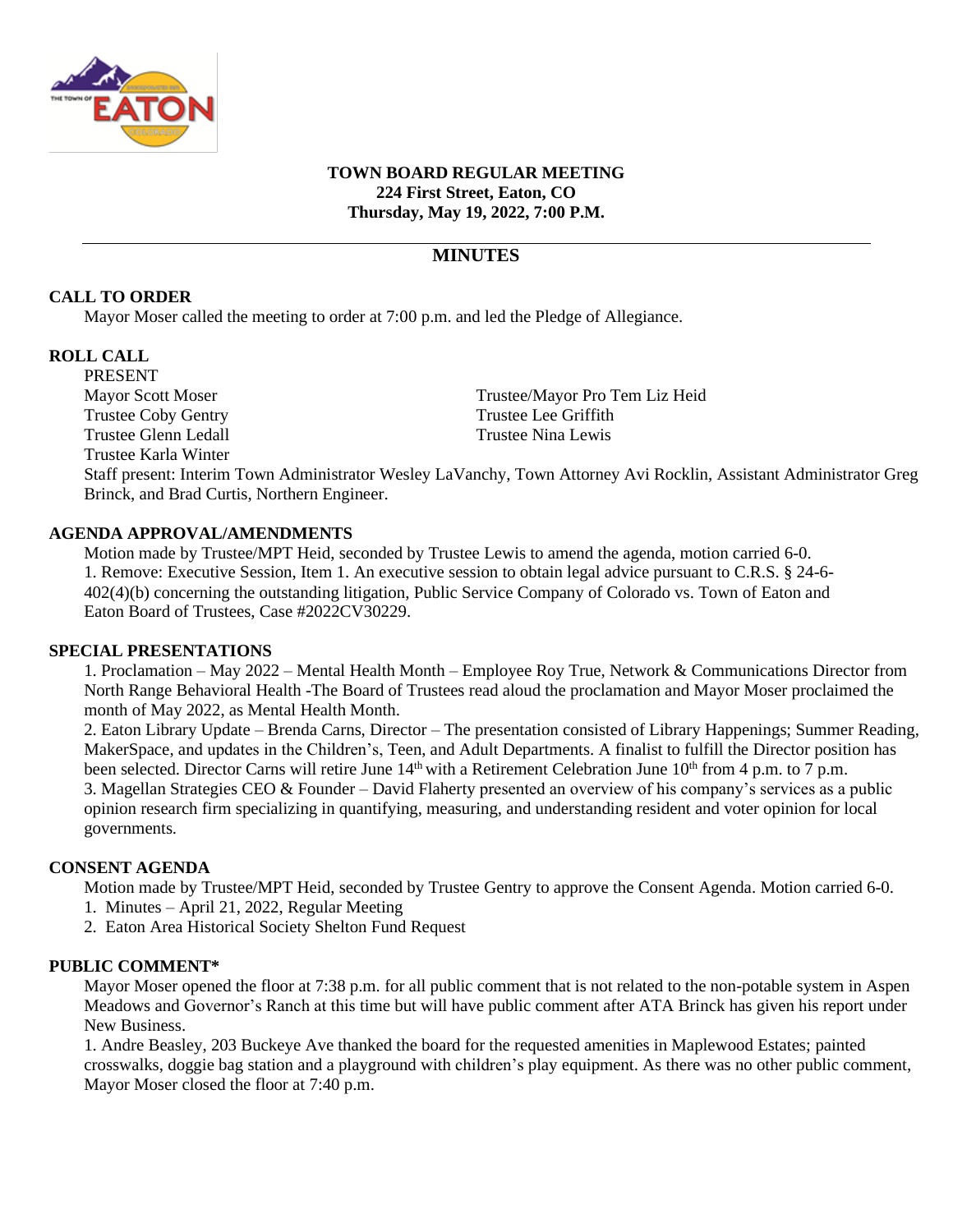Page 2 May 19, 2022

#### **NEW BUSINESS**

1. Governor's Ranch/Aspen Meadows Non-Potable System – Update - ATA Brinck has been working with Xcel Energy which has pulled a new service line and with our electricians to get the pump connected, along with the final piece of equipment (VFD) to be delivered and set for install on May  $26<sup>th</sup>$  and final inspection from Xcel on May  $27<sup>th</sup>$ . Mayor Moser opened the floor for public comment at 7:48 pm. The following residents expressed their discontentment and asked questions about the non-potable system, Steve Poortinga, 1782 Pioneer Place, Keith Lange, 1523 Sage Drive, and Dave Eckhardt, 706 Singletree Lane. No other comments, floor was closed at 8:00 pm. The Board discussed the issue, Trustee/MPT Heid moved to rebate one month of Irrigation Fee per resident/commercial in Governor's Ranch and Aspen Meadows, seconded by Trustee Lewis. Motion carried 4-0. Trustee Griffith and Trustee Ledall abstained.

2. Plant Investment Fees (PIFs) Water – Brad Curtis, Northern Engineer – discussion only, the Town requested assistance in determining how to ensure recent increases from our water supplier NWCWD on our Impact and Plant Investments Fees (PIF's) that will not affect our current residential taps, by passing these increases to new Eaton residential taps, and ensuring that Eaton continues to collect funds for other future water project investments. After review and analysis by Town staff and its consultants, staff recommends increasing the Town's Impact Fee from \$10,200 to \$13,494. No Board decision was made at this time.

3. Rental of North Poudre MU Water to NWCWD and Purchase Wholesale Water Taps – ITM LaVanchy – An annual water lease of one hundred acre-feet of the Town's North Poudre Irrigation Company water designated for municipal water use, to begin May and end in November 2022. This lease has a 2-year renewal option at the Town's discretion. In consideration of the use of the water rights, NWCWD hereby agrees to sell twenty (20) Standard Plant Investment Taps, along with the corresponding Standard Water Taps, as defined in the water agreement, the current wholesale tap at NWCWD is \$13,237.50 per tap. Motion was made by Trustee Winter, seconded by Trustee Ledall to approve this IGA Lease of NPIC to NWCWD. Motion carried 6-0. 4. Weld County IGA for WCR 33 and WCR 74 Improvement and Roundabout – ITM LaVanchy – The Town provided a financial commitment letter to Weld County's Surface Treatment Block Grant (STBG) application in 2018 in the amount of \$22,696 for the NFRMPO Fiscal Year 2022-2023 call for Projects. This partnership aided WC's STBG application in receiving \$1,091,818 in federal funding to improve the intersection. The improvements are mutually beneficial for both jurisdictions and both respective Parties agreed to contribute financial to the costs of such improvements. If approved, funding would be in the 2023 Street Fund, payment would be made in 2023. Motion was made by Trustee Lewis, seconded by Trustee/MPT Heid to approve this IGA with Weld County and contributing \$22,696 in the 2023 FY for roadway improvements to WCR 74/33 intersection. Motion carried 6-0.

5. Ordinance No. 623 Concerning Water Capacity Fees – Public Hearing opened at 8:41 pm - Attorney Rocklin – This ordinance will amend the previous ordinance that was adopted in 2001and will eliminate the codification of amendments to the Town's water system capacity fees and to provide that water system capacity fees are to be set by resolution of the Town Board. Having no public comment, the hearing was closed at 8:44 pm. Motion was made by Trustee Winter, seconded by Trustee Griffith to approve Ordinance No. 623. Motion carried 6-0. 6. Roundabout Change Order Request – Brad Curtis, Northern Engineer – A change order request was presented to show the various items related to the construction of the roundabout and island that were not a part of the original cost, such as water service for the island, cost increase due to unforeseen issues such as additional milling on roadway pavement and unstable and/or unsuitable soil. Other additional costs are attributed to the current economy and inflation of material prices and supply chain issues along with fuel cost surcharges. Staff recommends the Board to authorize for both base bid and landscaping alternative, to the project in the amount, not to exceed, \$3,000,000. This would be a total additional expense of \$360,000 above the currently approved expenditures. Motion was made by Trustee Winter, seconded by Trustee Griffith to authorize staff to make changes and to not exceed the three million for both base bid and landscaping. Motion carried. 6-0.